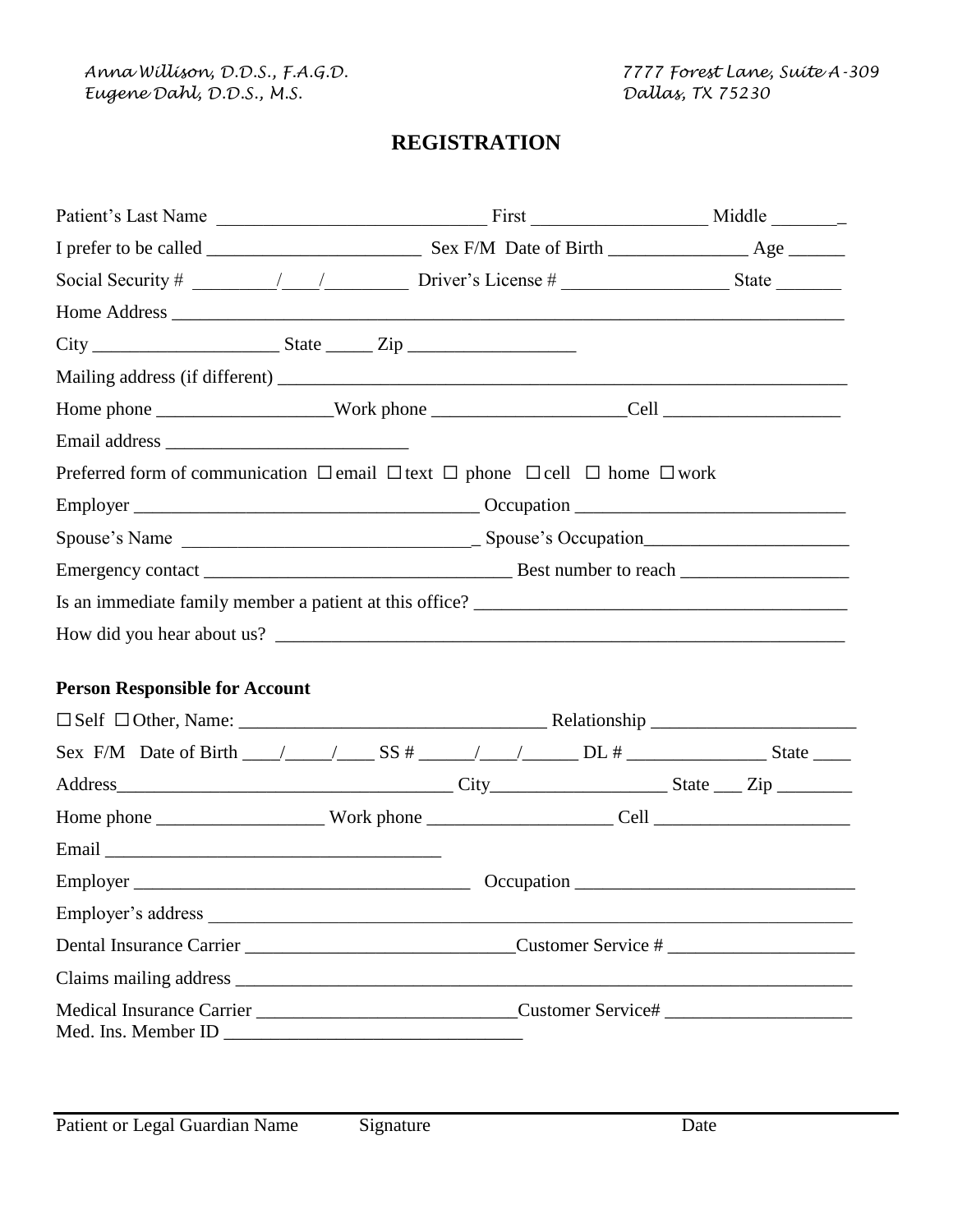# **MEDICAL HISTORY**

|                | Patient's Name<br><u> 1989 - Johann John Harry Harry Harry Harry Harry Harry Harry Harry Harry Harry Harry Harry Harry Harry Harry H</u>                 | Date of Birth            |                                                    |  |  |  |
|----------------|----------------------------------------------------------------------------------------------------------------------------------------------------------|--------------------------|----------------------------------------------------|--|--|--|
|                | 1. Are you in good health?<br>2. Has there been any change in your general health within the past year?<br>3. Are you now under the care of a physician? | Yes<br><b>Yes</b><br>Yes | N <sub>0</sub><br>N <sub>0</sub><br>N <sub>o</sub> |  |  |  |
|                | 3. Have you ever been hospitalized or had a serious illness?                                                                                             | Yes                      | N <sub>0</sub>                                     |  |  |  |
|                |                                                                                                                                                          |                          |                                                    |  |  |  |
|                |                                                                                                                                                          |                          |                                                    |  |  |  |
| 6.<br>7.<br>8. | Have you ever had an unusual skin reaction to jewelry or other metals?<br>Are you allergic to Latex?<br>List of current medications, vitamins, herbs:    | <b>Yes</b><br>Yes        | N <sub>0</sub><br>N <sub>0</sub>                   |  |  |  |
|                | ,我们也不能会在这里,我们也不能会在这里,我们也不能会在这里,我们也不能会在这里,我们也不能会在这里,我们也不能会在这里,我们也不能会不能会不能会。""我们,我们<br>$10$ De veu heve et heve you ever hed eny of the following?         |                          |                                                    |  |  |  |

10. Do you have or have you ever had any of the following?

| Heart disease                   | yes | no | Obesity                     | yes | no |
|---------------------------------|-----|----|-----------------------------|-----|----|
| Heart murmur or valve problem   | yes | no | Kidney problems             | yes | no |
| Pacemaker or Defibrillator      | yes | no | Digestive problems          | yes | no |
| <b>Rheumatic Fever</b>          | yes | no | Autoimmune disorders        | yes | no |
| <b>Stroke</b>                   | yes | no | Arthritis/Rheumatism        | yes | no |
| <b>High Blood Pressure</b>      | yes | no | Thyroid problems High/Low   | yes | no |
| <b>Circulatory Problems</b>     | yes | no | <b>Tumors or Cancers</b>    | yes | no |
| Epilepsy/Seizures               | yes | no | Chemotherapy treatments     | yes | no |
| Fainting spells                 | yes | no | <b>Radiation treatments</b> | yes | no |
| Anemia                          | yes | no | Joint replacement           | yes | no |
| Excessive bleeding              | yes | no | <b>HIV</b> or AIDS          | yes | no |
| Diabetes or High Blood Sugar    | yes | no | Sexual transmitted disease  | yes | no |
| Liver problems                  | yes | no | Head injuries               | yes | no |
| Hepatitis or Jaundice           | yes | no | Physical trauma             | yes | no |
| <b>Blood</b> transfusion        | yes | no | <b>ADD/ADHD</b>             | yes | no |
| Eye problems                    | yes | no | Autism                      | yes | no |
| Sinus trouble                   | yes | no | Anxiety or nervousness      | yes | no |
| Hay Fever or seasonal allergies | yes | no | Depression                  | yes | no |
| Lung problems                   | yes | no | Memory problems             | yes | no |
| Tuberculosis                    | yes | no | Psychological disorders     | yes | no |
| Asthma                          | yes | no | Drug addiction              | yes | no |
| Emphysema                       | yes | no | Alcohol addiction           | yes | no |
| Sleep Apnea                     | yes | no | Other                       | yes | no |
| Please explain any "yes"        |     |    |                             |     |    |

\_\_\_\_\_\_\_\_\_\_\_\_\_\_\_\_\_\_\_\_\_\_\_\_\_\_\_\_\_\_\_\_\_\_\_\_\_\_\_\_\_\_\_\_\_\_\_\_\_\_\_\_\_\_\_\_\_\_\_\_\_\_\_\_\_\_\_\_\_\_\_\_\_\_\_\_\_\_\_\_\_\_\_\_

\_\_\_\_\_\_\_\_\_\_\_\_\_\_\_\_\_\_\_\_\_\_\_\_\_\_\_\_\_\_\_\_\_\_\_\_\_\_\_\_\_\_\_\_\_\_\_\_\_\_\_\_\_\_\_\_\_\_\_\_\_\_\_\_\_\_\_\_\_\_\_\_\_\_\_\_\_\_\_\_\_\_\_\_

Any other health problems that need further clarification? \_\_\_\_\_\_\_\_\_\_\_\_\_\_\_\_\_\_\_\_\_\_\_\_\_\_\_\_\_\_\_\_\_\_\_\_\_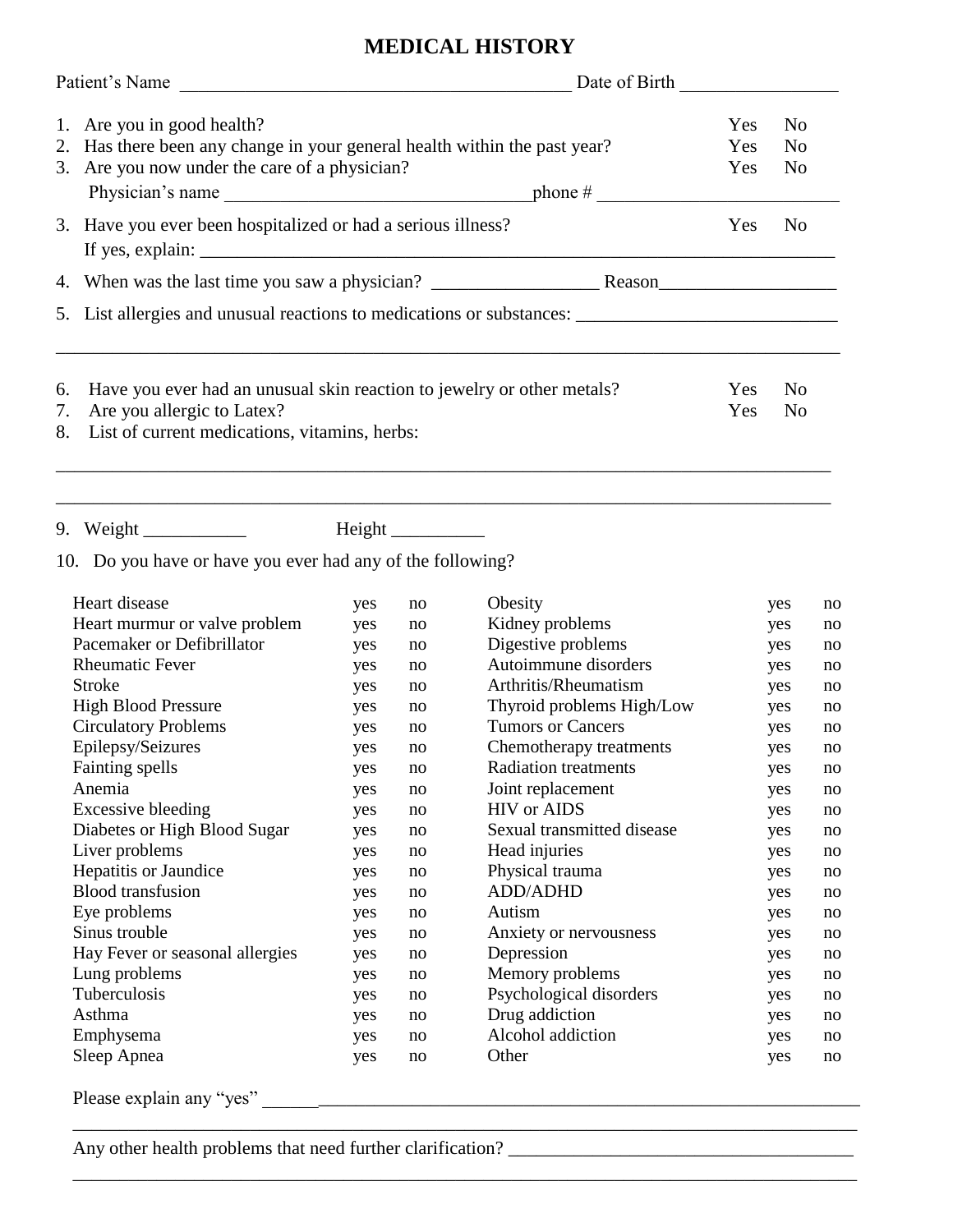|                                                                                  | 12. Are you using recreational drugs? What type?                                                 | Yes        | N <sub>0</sub> |
|----------------------------------------------------------------------------------|--------------------------------------------------------------------------------------------------|------------|----------------|
|                                                                                  | 13. Do you or did you ever smoke cigarettes or use smokeless tobacco                             | Yes        | N <sub>0</sub> |
|                                                                                  |                                                                                                  |            |                |
| 13. Do you drink alcoholic beverages?                                            |                                                                                                  | <b>Yes</b> | No             |
|                                                                                  |                                                                                                  |            |                |
|                                                                                  | 14. Are you employed in a job which exposes you regularly to x-rays or other radiation? Yes No   |            |                |
|                                                                                  | 15. Do you have any other disease, condition, or medical problem not listed above that you think |            |                |
| the Doctor should know about?                                                    |                                                                                                  | Yes        | N <sub>0</sub> |
| If yes, explain $\_\_\_\_\_\_\_\_\_\_\_\_\_\_\_\_\_\_\_\_\_\_\_\_\_\_\_\_\_\_\_$ |                                                                                                  |            |                |
| Women                                                                            |                                                                                                  |            |                |
|                                                                                  | 16. Are you pregnant, or is there a possibility you might be pregnant?                           | Yes        | -No            |

| To. The you pregnant, or is there a possibility you imgite be pregnant. |        | . <i>. .</i> |
|-------------------------------------------------------------------------|--------|--------------|
| 17. Are you presently nursing?                                          | Yes No |              |

# **DENTAL HISTORY**

| 2. Was your pattern of visits $\Box$ regular $\Box$ infrequent $\Box$ sporadic $\Box$ never                             |     |    |                                  |                       |     |                |
|-------------------------------------------------------------------------------------------------------------------------|-----|----|----------------------------------|-----------------------|-----|----------------|
|                                                                                                                         |     |    |                                  |                       |     |                |
|                                                                                                                         |     |    |                                  |                       |     |                |
| 5. Are you having specific dental problems?                                                                             |     |    |                                  |                       | Yes | N <sub>o</sub> |
| 6. Have you ever been pre-medicated with antibiotics before dental treatment?                                           |     |    |                                  |                       | Yes | N <sub>0</sub> |
| 7. Does dental treatment make you nervous?                                                                              |     |    |                                  |                       | Yes | N <sub>0</sub> |
| 8. Have you ever had any serious trouble associated with dental treatment,<br>or had bad experience in a dental office? |     |    |                                  |                       | Yes | N <sub>o</sub> |
|                                                                                                                         |     |    |                                  |                       |     |                |
| 9. Do you have or experience any of the following?                                                                      |     |    |                                  |                       |     |                |
| Sensitive teeth                                                                                                         | yes | no | Canker sores                     |                       | yes | no             |
| Teeth grinding or clenching                                                                                             | yes | no | Jaw joint pain                   |                       | yes | no             |
| <b>Bad breath</b>                                                                                                       | yes | no | Jaw joint clicking/popping       |                       | yes | no             |
| Loose teeth                                                                                                             | yes | no | Food packing between teeth       |                       | yes | no             |
| Bleeding gums                                                                                                           | yes | no | Dry mouth                        |                       | yes | no             |
| Cold sores or fever blisters                                                                                            | yes | no | Tingling in tongue, lips, or jaw |                       | yes | no             |
| Have you had $\Box$ injury to teeth/jaw $\Box$ oral surgery $\Box$ orthodontics                                         |     |    |                                  | $\Box$ gum treatments |     |                |
|                                                                                                                         |     |    |                                  |                       |     |                |
|                                                                                                                         |     |    |                                  |                       |     |                |
| 12. Is there anything you would like to change about the appearance or function of your teeth?                          |     |    |                                  |                       |     |                |
|                                                                                                                         |     |    |                                  |                       |     |                |
| 14. Please tell us anything else you would like the Doctor to know about yourself, your dental condition,               |     |    |                                  |                       |     |                |
| your fears, etc.                                                                                                        |     |    |                                  |                       |     |                |
|                                                                                                                         |     |    |                                  |                       |     |                |
|                                                                                                                         |     |    |                                  |                       |     |                |

\_\_\_\_\_\_\_\_\_\_\_\_\_\_\_\_\_\_\_\_\_\_\_ \_\_\_\_\_\_\_\_\_ \_\_\_\_\_\_\_\_\_\_\_\_\_\_\_\_\_\_\_\_\_ \_\_\_\_\_\_\_\_\_\_\_\_\_\_\_\_\_\_\_\_\_

I certify that my answers are true and accurate.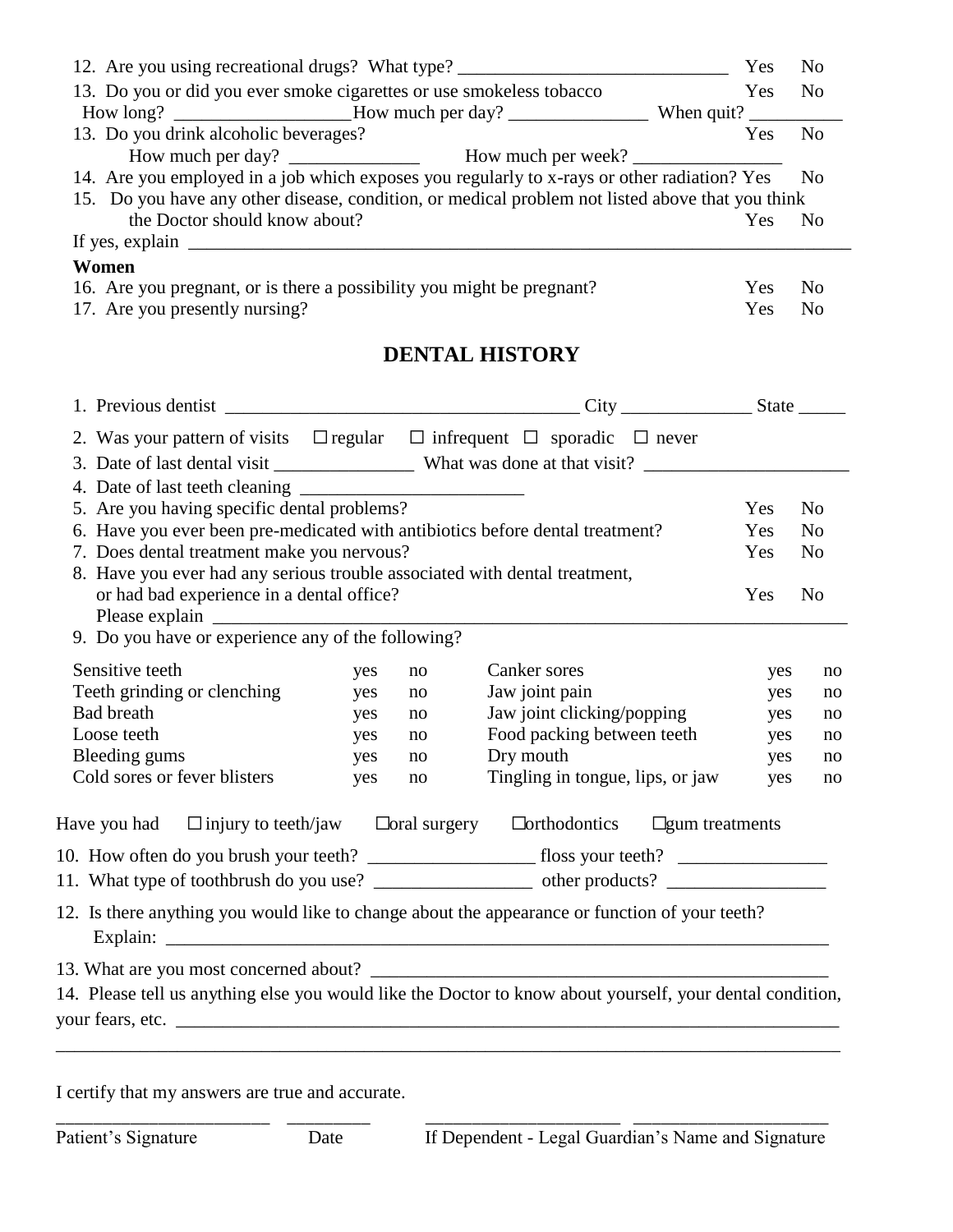# **AUTHORIZATIONS**

# **Please initial:**

\_\_\_\_\_ I understand that the comprehensive examination will include examination of teeth and gums, oral cancer screening, and periodontal evaluation. I understand that radiographs (x-rays) are a vital part of an examination.

I hereby authorize Dr. Anna Willison, Dr. Eugene Dahl, and their Staff to take necessary radiographs, study models, photographs, or any other diagnostic aids deemed appropriate by the Doctor to make a thorough diagnosis of the patient's dental needs.

\_\_\_\_\_ I understand that if I present with an urgent need, such as pain or infection, a limited examination will be done to address the problem. I understand that a comprehensive examination will be completed at a future appointment.

\_\_\_\_\_ I authorize the release of any information concerning my (or my minor's) health care, medical history, advice, and treatment to another dentist, if applicable (example: referral to a specialist).

I hereby authorize the release of any information relating to insurance benefits claims and authorize payment of my dental benefits directly to Anna Willison, D.D.S. or Eugene Dahl, D.D.S.

\_\_\_\_\_ I understand that my insurance benefits plan may pay less than the actual bill for services and that I am fully responsible for payment of my account.

If a minor is brought in for treatment, the adult seeking the treatment is responsible for payment, regardless of who carries the insurance policy or who has custody. The adult is also required to physically remain in the office for the duration of treatment.

\_\_\_\_\_ By providing my email and phone numbers I am giving the office of Dr. Anna Willison and Dr. Eugene Dahl permission to contact me via email, text or by phone for the purposes of meeting my dental needs and any other necessary communication.

To the best of my knowledge, all of the answers on the medical history and other information provided are true and correct. If I ever have changes in my health, I will inform the doctors as soon as possible.

Patient or Legal Guardian's Name Signature Signature Date

\_\_\_\_\_\_\_\_\_\_\_\_\_\_\_\_\_\_\_\_\_\_\_\_\_\_\_\_\_ \_\_\_\_\_\_\_\_\_\_\_\_\_\_\_\_\_\_\_\_\_\_\_\_\_\_\_\_\_\_\_ \_\_\_\_\_\_\_\_\_\_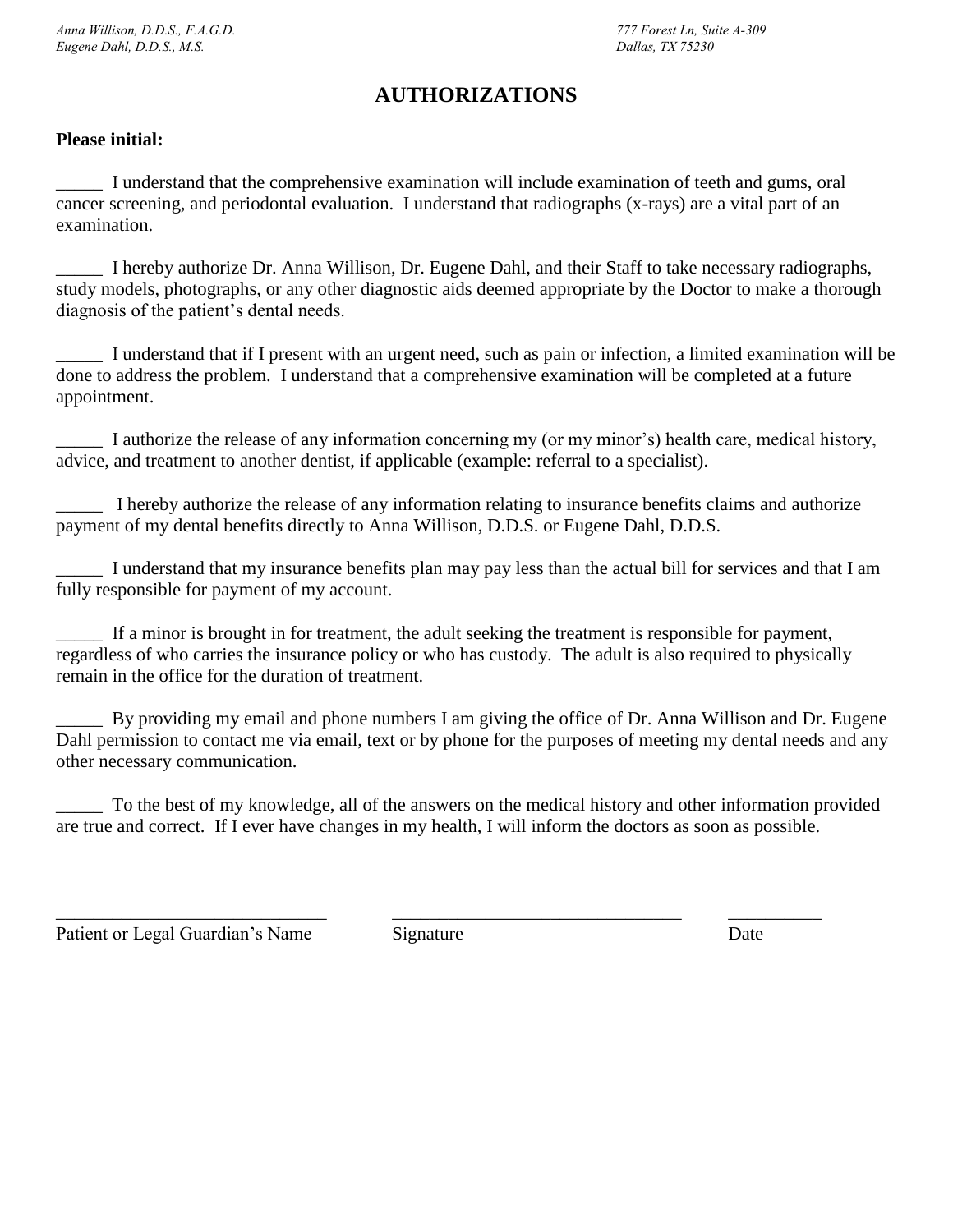# **FINANCIAL POLICY**

We are dedicated to providing the best possible care and service to you. Your complete understanding of your financial responsibilities is an essential element of your care and treatment. If you have any questions, please discuss them with us.

## **Your Insurance**

As a courtesy to our patients, we are happy to file your claims on your behalf. We will make every reasonable effort to collect covered amounts from your insurance company. Deductibles, co-payments and non-covered amounts are due at the time services are rendered. It is illegal for healthcare providers to write off any patient's out of pocket expenses. All estimates quoted are based upon information provided to us by your insurance company and are **estimates only**, not a guarantee of payment. Because insurance policies vary wildly, we can only estimate your coverage in good faith, but cannot guarantee coverage due to the complexities of insurance contracts. The patient is ultimately responsible for all charges incurred.

Insurance companies are required by law to pay claims within 30 days. After 60 days, any unpaid claims will be resubmitted by our office and ask that you pay in full and have your insurance company reimburse you. We will be happy to provide any information or documentation you may require. Our estimates are subject to final approval by your insurance company; therefore, the amount due to our office is subject to change.

## **Missed Appointments**

Our first and only priority is our patients and the quality of care. It is the philosophy of our office to provide optimal patient care. All patients are seen by appointment only and are scheduled with your individual needs in mind. This allows us to focus our efforts on caring and treating our patients to the best of our abilities. We do require 24 hrs notice for cancellations and reschedules. This is necessary to allow us adequate time to notify patients who are on a waiting list for the first available appointment. A fee of \$75 may be charged for failed or cancelled appointments with less than 24 hrs notice.

## **Returned Check Fee is \$30.00**

# **Service Charge**

A service charge of 1.75% per month (21% per annum) will be charged on unpaid balance on accounts exceeding 60 days, unless previously written financial arrangements are satisfied.

## **Collections**

If your account is turned over to our collection agency, you will be responsible for the collection fee charge to us by the agency in addition to your outstanding balance.

I have read and understand the financial policy of the practice and I agree to be bound by its terms. I also understand and agree that such terms may be amended from time to time by the practice.

Patient or Legal Guardian's Name Signature Date

\_\_\_\_\_\_\_\_\_\_\_\_\_\_\_\_\_\_\_\_\_\_\_\_\_\_\_\_\_ \_\_\_\_\_\_\_\_\_\_\_\_\_\_\_\_\_\_\_\_\_\_\_\_\_\_\_\_ \_\_\_\_\_\_\_\_\_\_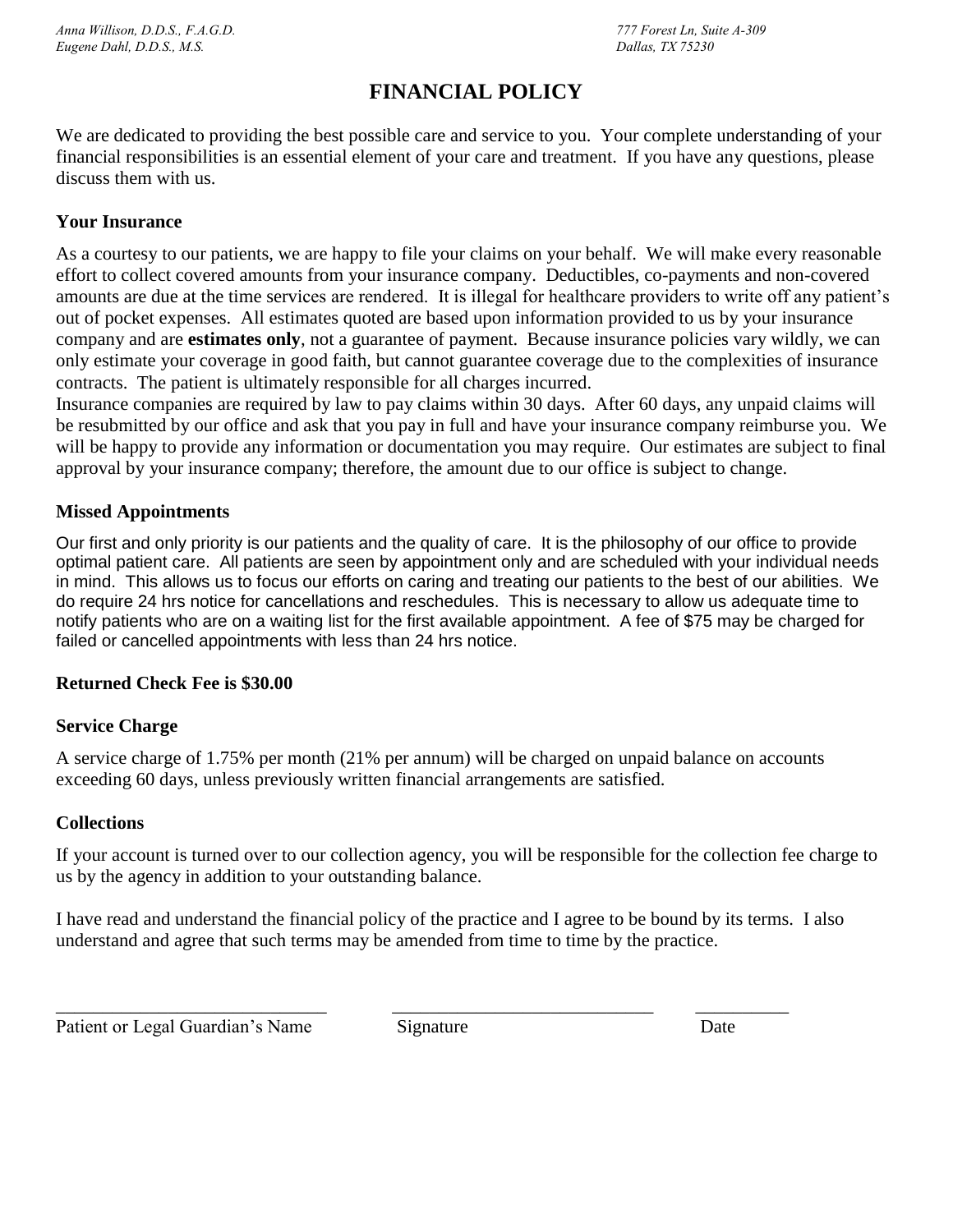### **ACKNOWLEDGEMENT OF RECEIPT OF NOTICE OF PRIVACY PRACTICES AND CONSENT FOR USE AND DISCLOSURE OF HEALTH INFORMATION**

You may refuse to sign this acknowledgment, however, in refusing we will not be allowed to process your insurance claims for payment.

I, \_\_\_\_\_\_\_\_\_\_\_\_\_\_\_\_\_\_\_\_\_\_\_\_\_\_\_\_\_\_\_\_\_\_, have had full opportunity to read and consider the contents of the Notice of Privacy Policies of this office. I understand that, by signing this form, I am giving my consent to the use and disclosure of my protected health information to carry out treatment, payment activities, and health care operations.

Please list any other parties who can have access to your dental health information (spouse, parents, step parents, grandparents, or any other caretakers who are allowed to have access to this patient's records).

| Name: | Relationship: |
|-------|---------------|
| Name: | Relationship: |
| Name: | Relationship: |

\_\_\_\_\_\_\_\_\_\_\_\_\_\_\_\_\_\_\_\_\_\_\_\_\_\_\_\_\_\_\_\_\_\_\_\_\_\_\_\_\_\_\_\_\_\_\_\_\_\_\_\_\_\_\_\_\_\_\_\_\_\_\_\_\_\_\_\_\_\_\_\_\_\_\_

We may utilize all forms of communication you provided us on the Registration form to schedule and confirm appointments, to contact you regarding treatment and billing information, lab test results, as well as occasional marketing. If you wish to add any restrictions on communication from this office, please specify below:

**Please be aware that our phone system is part of an extensive Medical City Dallas Hospital phone system. Unless you have our number programmed into your telephone, our identity on the Caller ID will simply show "UNAVAILABE".** 

Signature of Patient or Legal Representative Relationship Date

\_\_\_\_\_\_\_\_\_\_\_\_\_\_\_\_\_\_\_\_\_\_\_\_\_\_\_\_\_\_\_\_\_\_\_ \_\_\_\_\_\_\_\_\_\_\_\_\_\_\_\_ \_\_\_\_\_\_\_\_\_\_\_

# Office Use

We attempted to obtain written acknowledgement of receipt of our Notice of Privacy Practices, but acknowledgement could not be obtained because:

- o Individual refused to sign
- o Communications barriers prohibited obtaining the acknowledgement
- o An emergency situation prevented us from obtaining acknowledgment

Signature of Privacy Officer: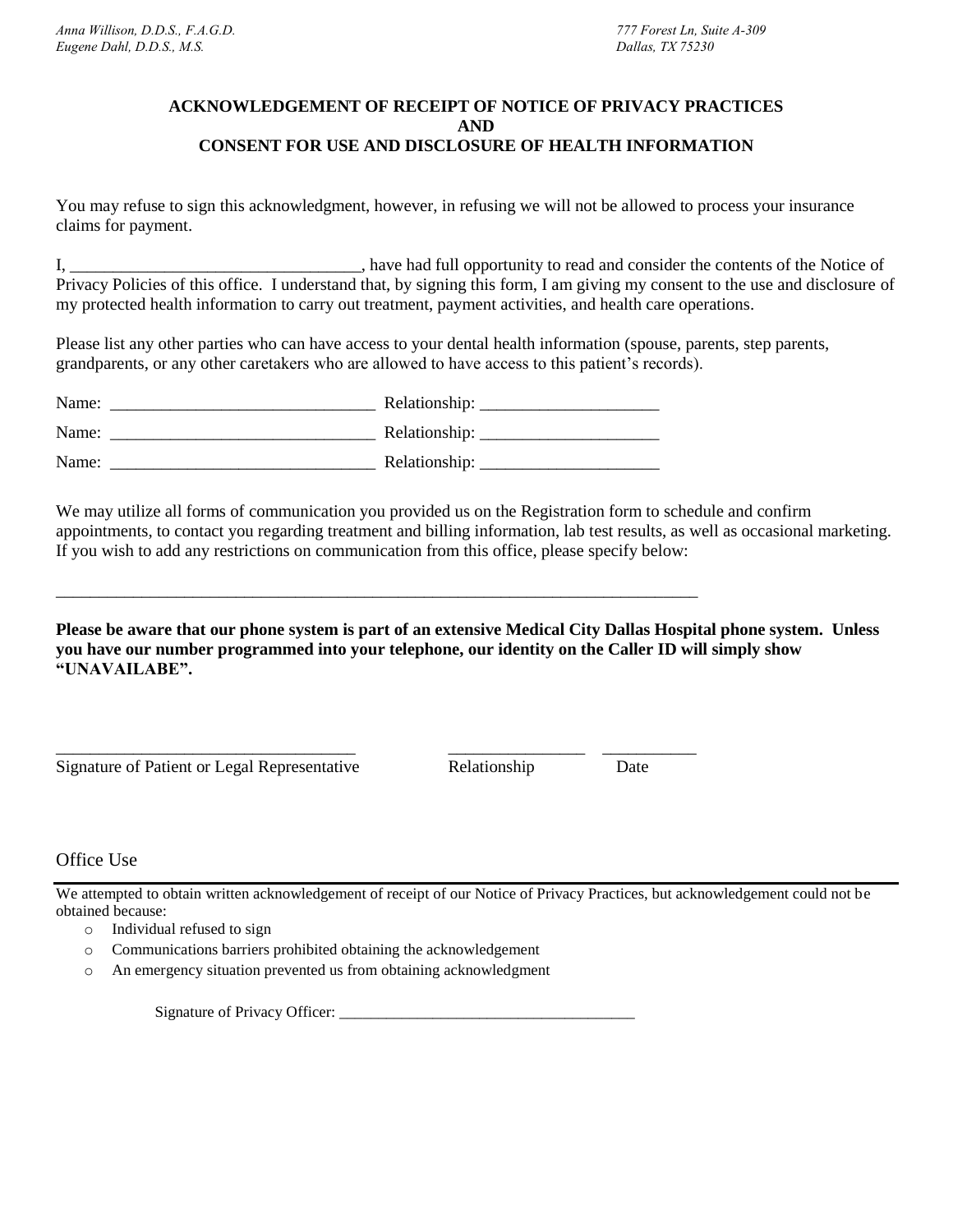Anna Willison, D.D.S.Dallas Center for Oral Health and WellnessEugene Dahl,

D.D.S.

# **Notice of Privacy Practices**

#### **THIS NOTICE DESCRIBES HOW MEDICAL INFORMATION ABOUT YOU MAY BE USED AND DISCLOSED AND HOW YOU CAN GET ACCESS TO THIS INFORMATION. PLEASE REVIEW IT CAREFULLY.**

#### **I. Dental Practice Covered by this Notice**

This Notice describes the privacy practices of Dallas Center for Oral Health & Wellness, the office of Drs. Anna Willison, D.D.S. and Eugene Dahl, D.D.S. ("Dental Practice"). "We" and "our" means the Dental Practice. "You" and "your" means our patient.

#### **II. Our Promise to You and Our Legal Obligations**

The privacy of your health information is important to us. We understand that your health information is personal and we are committed to protecting it. This Notice describes how we may use and disclose your protected health information to carry out treatment, payment or health care operations and for other purposes that are permitted or required by law. It also describes your rights to access and control your protected health information. Protected health information is information about you, including demographic information, that may identify you and that relates to your past, present or future physical or mental health or condition and related health care services.

We are required by law to:

- Maintain the privacy of your protected health information;
- Give you this Notice of our legal duties and privacy practices with respect to that information; and
- Abide by the terms of our Notice that is currently in effect.

#### **III. How We May Use or Disclose Your Health Information**

The following examples describe different ways we may use your health information. These examples are not meant to be exhaustive.

**1. Treatment -** to provide you with dental treatment or services, such as cleaning, examining your mouth, or performing dental procedures. We may disclose health information about you to dental specialists, physicians, or other health care professionals involved in your care.

**2. Payment -** to obtain payment from health plans and insurers for the care that we provide to you.

**3. Health Care Operations –** in connection with health care operations necessary to run our practice, including review of our treatment and services, training, evaluating the performance of our staff and health care professionals, quality assurance, financial or billing audits, legal matters, and business planning and development.

**4. Appointment Reminders –** to contact you to remind you of a dental appointment by using a postcard, letter, call, voice message, text or email.

**5. Treatment Alternatives and Health-Related Benefits and Services -** to tell you about treatment options or alternatives or health-related benefits and services that may be of interest to you.

**6. Disclosure to Family Members and Friends -** We may disclose your health information to a family member or friend who is involved with your care or payment for your care if you do not object, or if you are not present, we believe it is in your best interest to do so.

**7. Disclosure to Business Associates -** We may disclose your protected health information to our third-party service providers (called, "business associates") that perform functions on our behalf, or provide us with services if the information is necessary for such functions or services. For example, we may use a business associate to assist us in maintaining our practice management software. All of our business associates are obligated, under contract with us, to protect the privacy of your information and are not allowed to use or disclose any information other than as specified in our contract.

**8. Disclosures Required by Law -** We are required to disclose patient health information to the U.S. Department of Health and Human Services so that it can investigate complaints or determine our compliance with HIPAA. Or, to a law enforcement official for a law enforcement purposes, such as to identify or locate a suspect, material witness or missing person or to alert law enforcement of a crime. Also, in lawsuits in response to a court or administrative order, a subpoena, discovery request, or other lawful process that is not ordered by a court if efforts have been made to notify the patient or to obtain an order protecting the information requested.

**9. Public Health Activities.** We may disclose patient health information for public health activities and purposes, which include: preventing or controlling disease, injury or disability; reporting births or deaths; reporting child abuse or neglect; reporting adverse reactions to medications or foods; product defects; enabling product recalls; and notifying a person who may have been exposed to a disease or may be at risk for contracting or spreading a disease or condition.

**10. Victims of Abuse, Neglect or Domestic Violence -** reporting to the appropriate government authority about a patient whom we believe is a victim of abuse, neglect or domestic violence.

**11. Health Oversight Activities -** reporting to a health oversight agency for activities necessary for the government to provide appropriate oversight of the health care system, certain government benefit programs, and compliance with certain civil rights laws.

**13. Coroners, Medical Examiners and Funeral Directors -** to allow them to carry out their duties.

**14. Research Purposes -** We may use or disclose your information for research purposes pursuant to patient authorization waiver approval by an Institutional Review Board or Privacy Board.

**15. Serious Threat to Health or Safety -** If we believe it is necessary to do so to prevent or lessen a serious threat to anyone's health or safety.